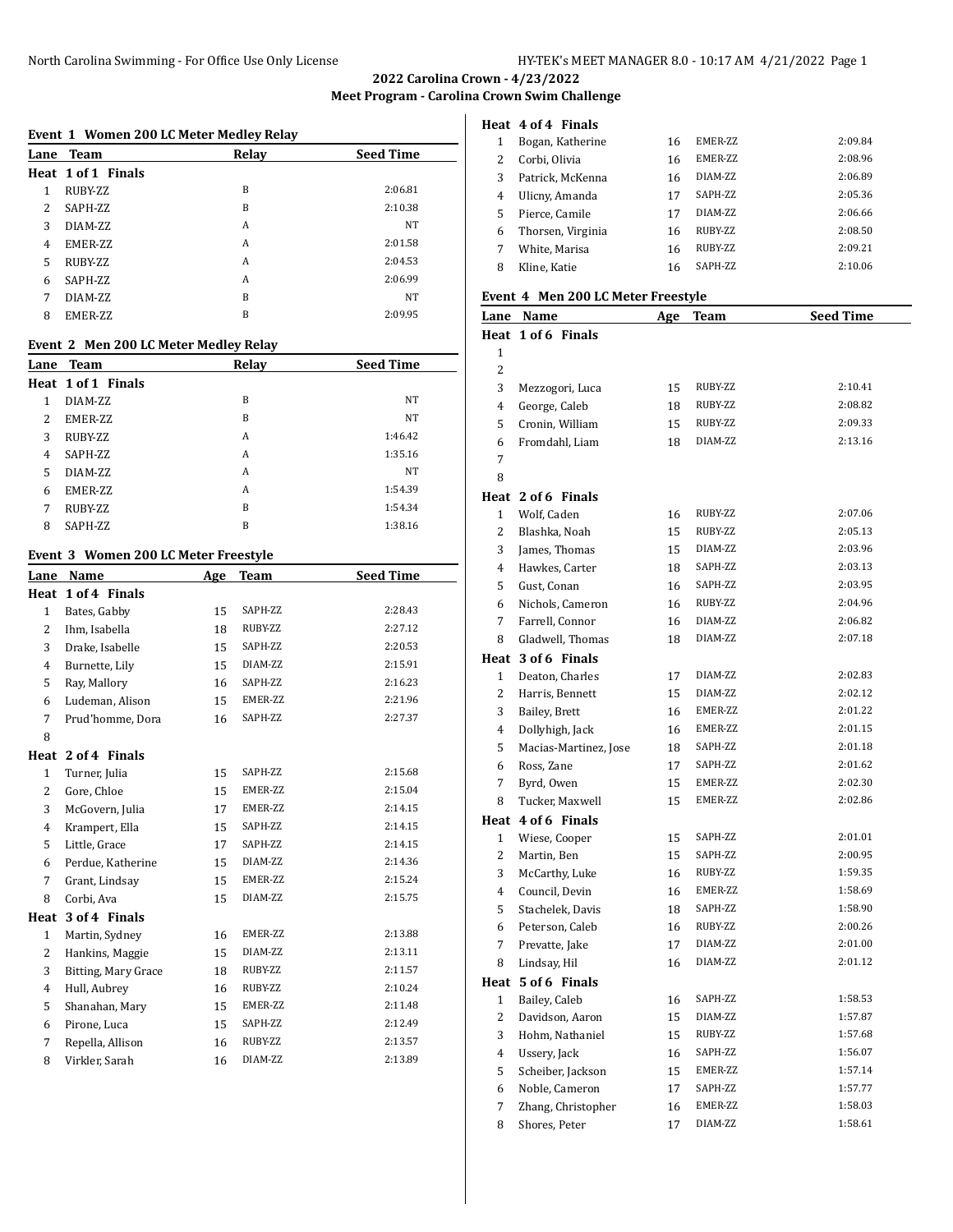North Carolina Swimming - For Office Use Only License HY-TEK's MEET MANAGER 8.0 - 10:17 AM 4/21/2022 Page 2

**2022 Carolina Crown - 4/23/2022 Meet Program - Carolina Crown Swim Challenge**

# **Heat 6 Finals (#4 Men 200 LC Meter Freestyle)**

|   | Bennison, James     | 16 | DIAM-7.7.       | 1:55.43 |
|---|---------------------|----|-----------------|---------|
| 2 | Green, Charlie      | 16 | <b>EMER-77.</b> | 1:54.79 |
| 3 | Clark, Joseph       | 17 | RUBY-ZZ         | 1:53.45 |
| 4 | Anderson, Tate      | 17 | DIAM-ZZ         | 1:52.62 |
| 5 | Marsteiner, Matthew | 16 | DIAM-ZZ         | 1:53.15 |
| 6 | Spinner, Wiley      | 16 | RUBY-ZZ         | 1:53.64 |
|   | Nixon, Luke         | 17 | EMER-ZZ         | 1:55.34 |
| 8 | Nye, Owen           | 15 | RUBY-ZZ         | 1:55.87 |

### **Event 5 Women 100 LC Meter Breaststroke**

| <u>Lane</u>    | Name               | Age | <b>Team</b> | <b>Seed Time</b> |
|----------------|--------------------|-----|-------------|------------------|
| Heat           | 1 of 4 Finals      |     |             |                  |
| 1              |                    |     |             |                  |
| $\overline{c}$ |                    |     |             |                  |
| 3              | Moore, Laney       | 15  | DIAM-ZZ     | 1:23.31          |
| 4              | Atwood, Maria      | 16  | DIAM-ZZ     | 1:22.23          |
| 5              | Bishop, Chloe      | 15  | EMER-ZZ     | 1:22.29          |
| 6              | Barkevich, Annabel | 15  | EMER-ZZ     | 1:23.32          |
| 7              |                    |     |             |                  |
| 8              |                    |     |             |                  |
|                | Heat 2 of 4 Finals |     |             |                  |
| 1              | Clements, Aurora   | 15  | RUBY-ZZ     | 1:20.49          |
| $\overline{2}$ | Howard, Sarah      | 16  | DIAM-ZZ     | 1:19.39          |
| 3              | Buss, Kayle        | 17  | DIAM-ZZ     | 1:19.11          |
| 4              | Sherrill, Raegan   | 16  | RUBY-ZZ     | 1:18.10          |
| 5              | Durham, Paige      | 15  | RUBY-ZZ     | 1:18.70          |
| 6              | Tanner, Emily      | 15  | RUBY-ZZ     | 1:19.31          |
| 7              | Teague, Estelle    | 15  | EMER-ZZ     | 1:19.40          |
| 8              | Porter, Claire     | 15  | DIAM-ZZ     | 1:21.08          |
| Heat           | 3 of 4 Finals      |     |             |                  |
| $\mathbf{1}$   | Furbay, Caroline   | 15  | RUBY-ZZ     | 1:17.77          |
| 2              | Stoertz, Halie     | 16  | SAPH-ZZ     | 1:16.96          |
| 3              | Holloway, Blythe   | 16  | RUBY-ZZ     | 1:15.87          |
| 4              | Vanega, Claudia    | 15  | EMER-ZZ     | 1:15.66          |
| 5              | Betancourt, Amelia | 15  | DIAM-ZZ     | 1:15.77          |
| 6              | Perkins, Hazel     | 17  | SAPH-ZZ     | 1:15.95          |
| 7              | Lickfold, Megan    | 16  | EMER-ZZ     | 1:17.75          |
| 8              | Flanagan, Emma     | 16  | DIAM-ZZ     | 1:17.96          |
|                | Heat 4 of 4 Finals |     |             |                  |
| $\mathbf{1}$   | Weigand, Hailey    | 16  | EMER-ZZ     | 1:15.38          |
| 2              | Nugent, Nina       | 17  | DIAM-ZZ     | 1:14.94          |
| 3              | Horn, Caitlin      | 18  | RUBY-ZZ     | 1:13.55          |
| 4              | Cagle, Margaret    | 16  | DIAM-ZZ     | 1:12.65          |
| 5              | Burbage, Lindsay   | 17  | SAPH-ZZ     | 1:13.03          |
| 6              | Bellissimo, Sophia | 15  | EMER-ZZ     | 1:14.16          |
| 7              | Camacho, Eponine   | 16  | RUBY-ZZ     | 1:15.06          |
| 8              | Ormondroyd, Tia    | 15  | DIAM-ZZ     | 1:15.56          |

# **Event 6 Men 100 LC Meter Breaststroke**

|                | Lane Name           | <b>Age</b> | <b>Team</b> | <b>Seed Time</b> |
|----------------|---------------------|------------|-------------|------------------|
|                | Heat 1 of 4 Finals  |            |             |                  |
| 1              |                     |            |             |                  |
| $\overline{2}$ | Voelkel, William    | 15         | DIAM-ZZ     | 1:18.97          |
| 3              | Humphreys, Miles    | 15         | RUBY-ZZ     | 1:13.76          |
| 4              | Harman, Evan        | 15         | EMER-ZZ     | 1:13.32          |
| 5              | Root, Jake          | 15         | RUBY-ZZ     | 1:13.38          |
| 6              | Ezekiel, Ryan       | 15         | EMER-ZZ     | 1:15.81          |
| 7              |                     |            |             |                  |
| 8              |                     |            |             |                  |
|                | Heat 2 of 4 Finals  |            |             |                  |
| $\mathbf{1}$   | Folding, Ryan       | 15         | SAPH-ZZ     | 1:12.72          |
| $\overline{2}$ | Lohr, Grant         | 15         | DIAM-ZZ     | 1:11.71          |
| 3              | Poag, Jack          | 18         | EMER-ZZ     | 1:09.82          |
| 4              | Ritz, Alexander     | 17         | RUBY-ZZ     | 1:08.96          |
| 5              | Benenhaley, Anthony | 15         | DIAM-ZZ     | 1:09.55          |
| 6              | Villalobos, Adrian  | 15         | SAPH-ZZ     | 1:11.26          |
| 7              | Holtham, Isaac      | 15         | DIAM-ZZ     | 1:11.79          |
| 8              | Forsey, Chris       | 18         | SAPH-ZZ     | 1:12.72          |
|                | Heat 3 of 4 Finals  |            |             |                  |
| $\mathbf{1}$   | Edl, Dominic        | 17         | EMER-ZZ     | 1:08.18          |
| 2              | Aleman, Liam        | 16         | SAPH-ZZ     | 1:07.74          |
| 3              | Chow, Nicholas      | 17         | SAPH-ZZ     | 1:07.20          |
| 4              | Fritts, Owen        | 15         | RUBY-ZZ     | 1:06.72          |
| 5              | Riley, Seth         | 16         | RUBY-ZZ     | 1:07.05          |
| 6              | Martin, Mason       | 18         | DIAM-ZZ     | 1:07.69          |
| 7              | Aparicio, Emilio    | 16         | RUBY-ZZ     | 1:08.15          |
| 8              | Cellucci, Michael   | 18         | RUBY-ZZ     | 1:08.65          |
|                | Heat 4 of 4 Finals  |            |             |                  |
| 1              | Gadson, Emmanuel    | 16         | DIAM-ZZ     | 1:06.48          |
| 2              | Schoenagel, Matthew | 16         | EMER-ZZ     | 1:05.87          |
| 3              | Kisshauer, Greg     | 17         | RUBY-ZZ     | 1:05.40          |
| 4              | Walker, Brasen      | 16         | SAPH-ZZ     | 1:02.17          |
| 5              | Swain, Matthew      | 17         | DIAM-ZZ     | 1:04.37          |
| 6              | Setzer, Sean        | 16         | SAPH-ZZ     | 1:05.77          |
| 7              | Caporaso, Nickolas  | 16         | EMER-ZZ     | 1:06.21          |
| 8              | Bucci, Cameron      | 15         | DIAM-ZZ     | 1:06.61          |

# **Event 7 Women 200 LC Meter Butterfly**

| Lane | <b>Name</b>        | Age | Team      | <b>Seed Time</b> |
|------|--------------------|-----|-----------|------------------|
|      | Heat 1 of 2 Finals |     |           |                  |
| 1    | Pendergraph, Myra  | 15  | DIAM-7.7. | 2:43.30          |
| 2    | Teague, Estelle    | 15  | EMER-ZZ   | 2:34.87          |
| 3    | Austin, Whitney    | 15  | RUBY-ZZ   | 2:34.24          |
| 4    | Patterson, Lauren  | 16  | SAPH-ZZ   | 2:30.78          |
| 5    | Sharpe, Sidda      | 15  | DIAM-7.7. | 2:33.65          |
| 6    | McCoy, Mia         | 15  | RUBY-ZZ   | 2:34.39          |
| 7    | Fragile, Julia     | 17  | RUBY-ZZ   | 2:37.78          |
| 8    | Siudut, Noel       | 16  | EMER-ZZ   | NT               |
|      |                    |     |           |                  |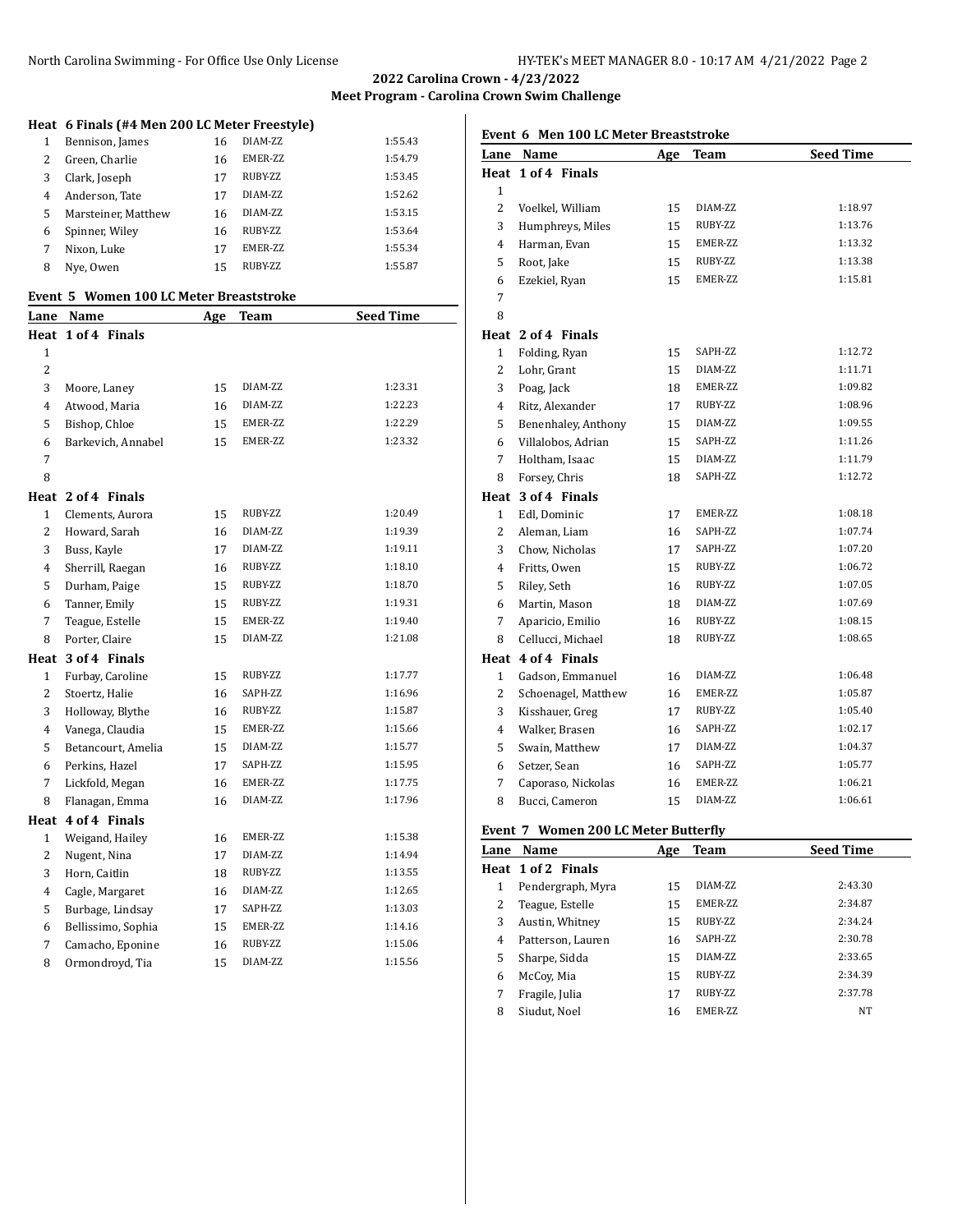**Meet Program - Carolina Crown Swim Challenge**

# **Heat 2 Finals (#7 Women 200 LC Meter Butterfly)**

|   | Teague, Helena      | 16 | DIAM-7.7.        | 2:27.74 |
|---|---------------------|----|------------------|---------|
| 2 | Viney, Gardner      |    | DIAM-7.7.        | 2:27.32 |
| 3 | Bush, Savanna       | 16 | RUBY-ZZ          | 2:26.05 |
| 4 | Zollinger, Charlie  | 16 | RUBY-ZZ          | 2:25.05 |
| 5 | Bitting, Mary Grace | 18 | RUBY-ZZ          | 2:26.05 |
| 6 | Riga, Mackenzie     | 17 | RUBY-ZZ          | 2:27.23 |
|   | Yemec, Hannah       | 17 | <b>EMER-7.7.</b> | 2:27.54 |
| 8 | Forbes, Abigail     | 15 | <b>EMER-77.</b>  | 2:29.86 |

### **Event 8 Men 200 LC Meter Butterfly**

|                | Event o frien zuu europeel dutterny |     |             |                  |
|----------------|-------------------------------------|-----|-------------|------------------|
| Lane           | Name                                | Age | <b>Team</b> | <b>Seed Time</b> |
|                | Heat 1 of 3 Finals                  |     |             |                  |
| $\mathbf{1}$   |                                     |     |             |                  |
| $\overline{2}$ |                                     |     |             |                  |
| 3              | Cronin, William                     | 15  | RUBY-ZZ     | 2:35.11          |
| 4              | Caldwell, Zander                    | 15  | SAPH-ZZ     | 2:30.99          |
| 5              | Winston, Jackson                    | 15  | DIAM-ZZ     | 2:32.00          |
| 6              |                                     |     |             |                  |
| 7              |                                     |     |             |                  |
| 8              |                                     |     |             |                  |
|                | Heat 2 of 3 Finals                  |     |             |                  |
| $\mathbf{1}$   |                                     |     |             |                  |
| $\overline{2}$ | Halloran, Nate                      | 16  | DIAM-ZZ     | 2:19.52          |
| 3              | Eickhoff, Christopher               | 15  | RUBY-ZZ     | 2:16.91          |
| 4              | Ross, Zane                          | 17  | SAPH-ZZ     | 2:13.80          |
| 5              | Weber, Lucas                        | 16  | EMER-ZZ     | 2:14.79          |
| 6              | Barton, John Burke                  | 15  | SAPH-ZZ     | 2:16.94          |
| 7              | Curtis, Ethan                       | 15  | EMER-ZZ     | 2:26.25          |
| 8              |                                     |     |             |                  |
|                | Heat 3 of 3 Finals                  |     |             |                  |
| $\mathbf{1}$   | Dant, Ryan                          | 16  | RUBY-ZZ     | 2:12.61          |
| 2              | Henage, Charles                     | 16  | EMER-ZZ     | 2:10.95          |
| 3              | Humbert, Jack                       | 15  | EMER-ZZ     | 2:10.02          |
| 4              | Thorsen, Harrison                   | 17  | RUBY-ZZ     | 2:08.28          |
| 5              | Clark, Joseph                       | 17  | RUBY-ZZ     | 2:09.05          |
| 6              | Eldridge, Kayleb                    | 16  | EMER-ZZ     | 2:10.66          |
| 7              | Council, Devin                      | 16  | EMER-ZZ     | 2:12.59          |
| 8              | Spinner, Wiley                      | 16  | RUBY-ZZ     | 2:12.91          |

## **Event 9 Women 100 LC Meter Backstroke**

|   | <u>nomon too bu ricter buchbu che</u> |     |         |                  |  |  |
|---|---------------------------------------|-----|---------|------------------|--|--|
|   | Lane Name                             | Age | Team    | <b>Seed Time</b> |  |  |
|   | Heat 1 of 5 Finals                    |     |         |                  |  |  |
| 1 |                                       |     |         |                  |  |  |
| 2 |                                       |     |         |                  |  |  |
| 3 | Palmer, Ayla                          | 15  | SAPH-ZZ | 1:23.61          |  |  |
| 4 | Shimp-Donahue, Riley                  | 15  | EMER-ZZ | 1:14.32          |  |  |
| 5 | Moore, Laney                          | 15  | DIAM-ZZ | 1:15.04          |  |  |
| 6 |                                       |     |         |                  |  |  |
|   |                                       |     |         |                  |  |  |

- 
- 

## **Heat 2 of 5 Finals**

| $\mathbf{1}$   |                     |    |         |         |
|----------------|---------------------|----|---------|---------|
| 2              | Arndts, Gray        | 15 | DIAM-ZZ | 1:11.56 |
| 3              | Weston, Elizabeth   | 15 | DIAM-ZZ | 1:10.76 |
| 4              | Yemec, Mia          | 15 | SAPH-ZZ | 1:09.31 |
| 5              | Corbi, Ava          | 15 | DIAM-ZZ | 1:10.04 |
| 6              | Sosa, Lizzy         | 16 | SAPH-ZZ | 1:10.77 |
| 7              | Prud'homme, Dora    | 16 | SAPH-ZZ | 1:12.64 |
| 8              |                     |    |         |         |
| Heat           | 3 of 5 Finals       |    |         |         |
| 1              | Buss, Kayle         | 17 | DIAM-ZZ | 1:08.79 |
| 2              | Pierson, Sarah      | 15 | RUBY-ZZ | 1:08.51 |
| 3              | Bourn, Brooke       | 15 | SAPH-ZZ | 1:08.33 |
| 4              | Connor, Lila        | 15 | DIAM-ZZ | 1:07.24 |
| 5              | Norton, Caroline    | 15 | EMER-ZZ | 1:07.30 |
| 6              | Green, Kate         | 17 | SAPH-ZZ | 1:08.37 |
| 7              | Wu, Julian          | 16 | DIAM-ZZ | 1:08.72 |
| 8              | O'Connell, Norah    | 15 | EMER-ZZ | 1:08.88 |
| Heat           | 4 of 5 Finals       |    |         |         |
| 1              | Repella, Allison    | 16 | RUBY-ZZ | 1:06.19 |
| 2              | Davis, Alexandra    | 16 | RUBY-ZZ | 1:05.97 |
| 3              | Bujoreanu, Sophia   | 15 | EMER-ZZ | 1:05.80 |
| 4              | Fender, Lillian     | 15 | SAPH-ZZ | 1:05.42 |
| 5              | Perry, Sophie       | 15 | SAPH-ZZ | 1:05.80 |
| 6              | Schell, Gabrielle   | 15 | DIAM-ZZ | 1:05.88 |
| 7              | Martin, Sydney      | 16 | EMER-ZZ | 1:06.18 |
| 8              | Ndubuisi, Slawka    | 17 | DIAM-ZZ | 1:06.98 |
| Heat           | 5 of 5 Finals       |    |         |         |
| 1              | Perdue, Katherine   | 15 | DIAM-ZZ | 1:04.71 |
| $\overline{2}$ | Hull, Aubrey        | 16 | RUBY-ZZ | 1:02.93 |
| 3              | Claborn, Alyssa     | 15 | SAPH-ZZ | 1:02.40 |
| 4              | Bognar, Lila        | 15 | EMER-ZZ | 1:00.72 |
| 5              | Shanahan, Mary      | 15 | EMER-ZZ | 1:02.32 |
| 6              | Rydzewski, Samantha | 16 | SAPH-ZZ | 1:02.77 |
| 7              | Patterson, Lauren   | 16 | SAPH-ZZ | 1:04.05 |
| 8              | Joy, Madison        | 16 | RUBY-ZZ | 1:05.01 |

## **Event 10 Men 100 LC Meter Backstroke**

| Lane         | Name               | Age | <b>Team</b>     | <b>Seed Time</b> |
|--------------|--------------------|-----|-----------------|------------------|
|              | Heat 1 of 4 Finals |     |                 |                  |
| $\mathbf{1}$ |                    |     |                 |                  |
| 2            | Brunmeier, Shay    | 15  | <b>EMER-77.</b> | 1:06.25          |
| 3            | Hill, Alex         | 15  | EMER-ZZ         | 1:05.64          |
| 4            | Peterson, Caleb    | 16  | RUBY-ZZ         | 1:04.91          |
| 5            | Witte, George      | 15  | RUBY-ZZ         | 1:05.41          |
| 6            | O'Connor, Kyle     | 15  | SAPH-ZZ         | 1:05.96          |
| 7            | Forsey, Chris      | 18  | SAPH-ZZ         | 1:09.00          |
| 8            |                    |     |                 |                  |
|              | Heat 2 of 4 Finals |     |                 |                  |
| 1            | Lange, Carter      | 15  | RUBY-ZZ         | 1:04.77          |
| 2            | Gladwell, Thomas   | 18  | DIAM-ZZ         | 1:04.41          |
| 3            | Rosenbloom, Josh   | 17  | EMER-ZZ         | 1:02.85          |
| 4            | Post, Cian         | 16  | EMER-ZZ         | 1:01.82          |
| 5            | O'Mara, Quinn      | 15  | EMER-ZZ         | 1:01.90          |
| 6            | Scholz, Steven     | 17  | SAPH-ZZ         | 1:03.95          |
| 7            | Leigh, Zane        | 17  | EMER-ZZ         | 1:04.64          |
| 8            | Smrekar, Christian | 17  | EMER-ZZ         | 1:04.86          |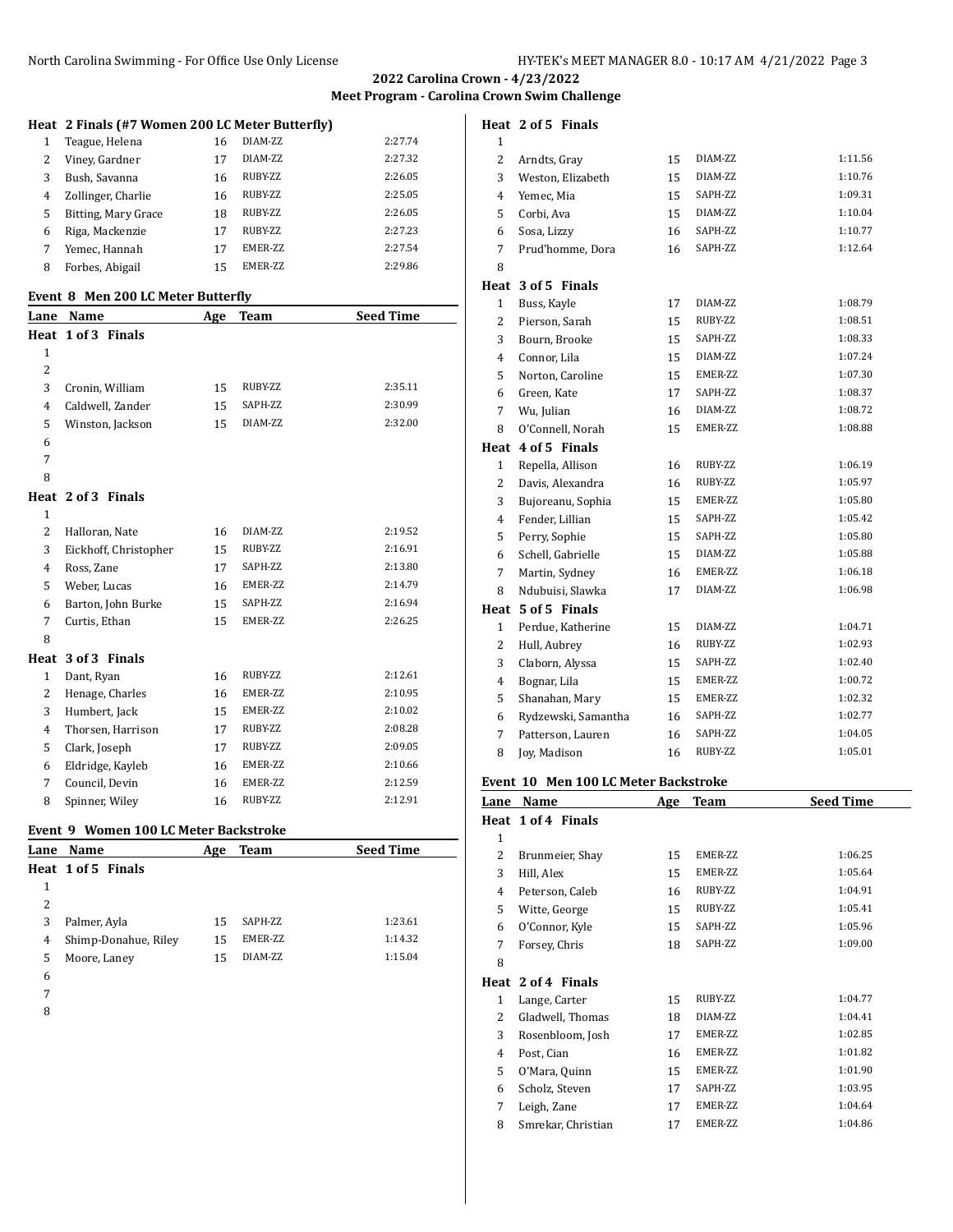**Meet Program - Carolina Crown Swim Challenge**

# **Heat 3 Finals (#10 Men 100 LC Meter Backstroke)**

| $\mathbf{1}$ | Dabhade, Armaan  | 17 | SAPH-ZZ | 1:01.64 |
|--------------|------------------|----|---------|---------|
| 2            | Byrd, Owen       | 15 | EMER-ZZ | 1:01.38 |
| 3            | Glassner, George | 16 | SAPH-ZZ | 1:00.67 |
| 4            | Schreiber, Owen  | 18 | DIAM-ZZ | 59.97   |
| 5            | Fritts, Owen     | 15 | RUBY-ZZ | 1:00.29 |
| 6            | Holtham, Isaac   | 15 | DIAM-ZZ | 1:01.15 |
| 7            | Quirk, Patrick   | 16 | EMER-ZZ | 1:01.41 |
| 8            | Peyton, William  | 15 | RUBY-ZZ | 1:01.73 |
| Heat         | 4 of 4 Finals    |    |         |         |
| $\mathbf{1}$ | Lizarralde, Bode | 18 | EMER-ZZ | 58.05   |
| 2            | Green, Charlie   | 16 | EMER-ZZ | 57.73   |
| 3            | Harper, James    | 16 | RUBY-ZZ | 57.47   |
| 4            | Anderson, Tate   | 17 | DIAM-ZZ | 56.10   |
| 5            | Bennison, James  | 16 | DIAM-ZZ | 56.41   |
| 6            | Spicer, Zachary  | 16 | RUBY-ZZ | 57.69   |
| 7            | Bucci, Cameron   | 15 | DIAM-ZZ | 57.98   |
| 8            | Hadsell, Ethan   | 16 | SAPH-ZZ | 58.87   |

### **Event 11 Women 200 LC Meter IM**

| Lane           | Name               | Age | <b>Team</b> | <b>Seed Time</b> |
|----------------|--------------------|-----|-------------|------------------|
|                | Heat 1 of 5 Finals |     |             |                  |
| $\mathbf{1}$   |                    |     |             |                  |
| $\overline{c}$ |                    |     |             |                  |
| 3              | Sosa, Lizzy        | 16  | SAPH-ZZ     | 2:48.20          |
| 4              | Bishop, Chloe      | 15  | EMER-ZZ     | 2:43.67          |
| 5              | Wilhelm, Isabella  | 15  | EMER-ZZ     | 2:47.92          |
| 6              | Barkevich, Annabel | 15  | EMER-ZZ     | 3:09.20          |
| 7              |                    |     |             |                  |
| 8              |                    |     |             |                  |
| Heat           | 2 of 5 Finals      |     |             |                  |
| 1              | Durham, Paige      | 15  | RUBY-ZZ     | 2:42.54          |
| $\overline{c}$ | O'Connell, Norah   | 15  | EMER-ZZ     | 2:41.21          |
| 3              | Sharpe, Sidda      | 15  | DIAM-ZZ     | 2:39.37          |
| 4              | Siudut, Noel       | 16  | EMER-ZZ     | 2:36.07          |
| 5              | Mann, Randolph     | 15  | SAPH-ZZ     | 2:37.61          |
| 6              | Weigand, Hailey    | 16  | EMER-ZZ     | 2:40.29          |
| 7              | Tanner, Emily      | 15  | RUBY-ZZ     | 2:41.44          |
| 8              | Chandler, Josie    | 15  | EMER-ZZ     | 2:43.52          |
| Heat           | 3 of 5 Finals      |     |             |                  |
| $\mathbf{1}$   | Camacho, Eponine   | 16  | RUBY-ZZ     | 2:35.85          |
| $\overline{2}$ | Lickfold, Megan    | 16  | EMER-ZZ     | 2:32.26          |
| 3              | Howard, Sarah      | 16  | DIAM-ZZ     | 2:32.17          |
| 4              | Perkins, Hazel     | 17  | SAPH-ZZ     | 2:30.46          |
| 5              | Sherrill, Raegan   | 16  | RUBY-ZZ     | 2:31.05          |
| 6              | Betancourt, Amelia | 15  | DIAM-ZZ     | 2:32.20          |
| 7              | Porter, Claire     | 15  | DIAM-ZZ     | 2:34.72          |
| 8              | Tedesco, Courtney  | 15  | RUBY-ZZ     | 2:36.03          |
|                | Heat 4 of 5 Finals |     |             |                  |
| $\mathbf{1}$   | Wells, Maecy       | 15  | EMER-ZZ     | 2:29.10          |
| $\overline{c}$ | Kline, Katie       | 16  | SAPH-ZZ     | 2:28.93          |
| 3              | Willett, Riley     | 17  | RUBY-ZZ     | 2:28.33          |
| 4              | Corbi, Olivia      | 16  | EMER-ZZ     | 2:28.27          |
| 5              | Ivey, Kristen      | 17  | SAPH-ZZ     | 2:28.27          |
| 6              | McRae, Katie       | 17  | DIAM-ZZ     | 2:28.83          |
| 7              | Green, Kate        | 17  | SAPH-ZZ     | 2:28.95          |
| 8              | Holloway, Blythe   | 16  | RUBY-ZZ     | 2:29.47          |

### **Heat 5 of 5 Finals**

| 1 | Bitting, Mary Grace | 18 | RUBY-ZZ          | 2:28.08 |
|---|---------------------|----|------------------|---------|
| 2 | Baldwin, Jasper     | 16 | RUBY-ZZ          | 2:26.91 |
| 3 | Cagle, Margaret     | 16 | DIAM-7.7.        | 2:23.91 |
| 4 | Rydzewski, Samantha | 16 | SAPH-77.         | 2:21.30 |
| 5 | Ndubuisi, Bogdana   | 16 | <b>EMER-7.7.</b> | 2:23.21 |
| 6 | Burbage, Lindsay    | 17 | SAPH-ZZ          | 2:25.49 |
| 7 | Ormondroyd, Tia     | 15 | DIAM-7.7.        | 2:28.02 |
| 8 | Furbay, Caroline    | 15 | RUBY-ZZ          | 2:28.22 |

#### **Event 12 Men 200 LC Meter IM**

|              | Lane Name           | <u>Age</u> | <b>Team</b> | <b>Seed Time</b> |
|--------------|---------------------|------------|-------------|------------------|
|              | Heat 1 of 5 Finals  |            |             |                  |
| 1            |                     |            |             |                  |
| 2            | Poag, Jack          | 18         | EMER-ZZ     | 2:33.06          |
| 3            | Mezzogori, Luca     | 15         | RUBY-ZZ     | 2:30.93          |
| 4            | Lohr, Grant         | 15         | DIAM-ZZ     | 2:26.74          |
| 5            | Humphreys, Miles    | 15         | RUBY-ZZ     | 2:29.60          |
| 6            | White, Paul         | 16         | RUBY-ZZ     | 2:31.44          |
| 7            | Ezekiel, Ryan       | 15         | EMER-ZZ     | 2:35.89          |
| 8            |                     |            |             |                  |
|              | Heat 2 of 5 Finals  |            |             |                  |
| $\mathbf{1}$ | Edl, Dominic        | 17         | EMER-ZZ     | 2:21.14          |
| 2            | Villalobos, Adrian  | 15         | SAPH-ZZ     | 2:21.06          |
| 3            | Neculai, Andrew     | 16         | DIAM-ZZ     | 2:20.37          |
| 4            | Cellucci, Michael   | 18         | RUBY-ZZ     | 2:18.79          |
| 5            | Tucker, Maxwell     | 15         | EMER-ZZ     | 2:19.99          |
| 6            | Quirk, Patrick      | 16         | EMER-ZZ     | 2:20.69          |
| 7            | Dant, Ryan          | 16         | RUBY-ZZ     | 2:21.09          |
| 8            | Wolf, Caden         | 16         | RUBY-ZZ     | 2:25.11          |
|              | Heat 3 of 5 Finals  |            |             |                  |
| $\mathbf{1}$ | Aparicio, Emilio    | 16         | RUBY-ZZ     | 2:18.54          |
| 2            | Halloran, Nate      | 16         | DIAM-ZZ     | 2:18.15          |
| 3            | Adcock, Davis       | 17         | SAPH-ZZ     | 2:16.62          |
| 4            | O'Mara, Quinn       | 15         | EMER-ZZ     | 2:15.45          |
| 5            | Martin, Mason       | 18         | DIAM-ZZ     | 2:15.52          |
| 6            | Ritz, Alexander     | 17         | RUBY-ZZ     | 2:17.56          |
| 7            | Gadson, Emmanuel    | 16         | DIAM-ZZ     | 2:18.22          |
| 8            | Farrell, Connor     | 16         | DIAM-ZZ     | 2:18.59          |
|              | Heat 4 of 5 Finals  |            |             |                  |
| 1            | Lindsay, Hil        | 16         | DIAM-ZZ     | 2:15.15          |
| 2            | Ross, Zane          | 17         | SAPH-ZZ     | 2:15.03          |
| 3            | Walker, Brasen      | 16         | SAPH-ZZ     | 2:14.52          |
| 4            | Hadsell, Ethan      | 16         | SAPH-ZZ     | 2:14.20          |
| 5            | Hughes, Jackson     | 15         | SAPH-ZZ     | 2:14.51          |
| 6            | Swain, Matthew      | 17         | DIAM-ZZ     | 2:14.73          |
| 7            | Dabhade, Armaan     | 17         | SAPH-ZZ     | 2:15.05          |
| 8            | Henage, Charles     | 16         | EMER-ZZ     | 2:15.38          |
|              | Heat 5 of 5 Finals  |            |             |                  |
| $\mathbf{1}$ | Kisshauer, Greg     | 17         | RUBY-ZZ     | 2:12.16          |
| 2            | Thorsen, Harrison   | 17         | RUBY-ZZ     | 2:11.48          |
| 3            | Allison, Jared      | 15         | SAPH-ZZ     | 2:10.32          |
| 4            | Bognar, Nils        | 18         | DIAM-ZZ     | 2:01.98          |
| 5            | Schoenagel, Matthew | 16         | EMER-ZZ     | 2:10.24          |
| 6            | Bailey, Caleb       | 16         | SAPH-ZZ     | 2:10.32          |
| 7            | Ussery, Jack        | 16         | SAPH-ZZ     | 2:11.63          |
| 8            | Riley, Seth         | 16         | RUBY-ZZ     | 2:13.38          |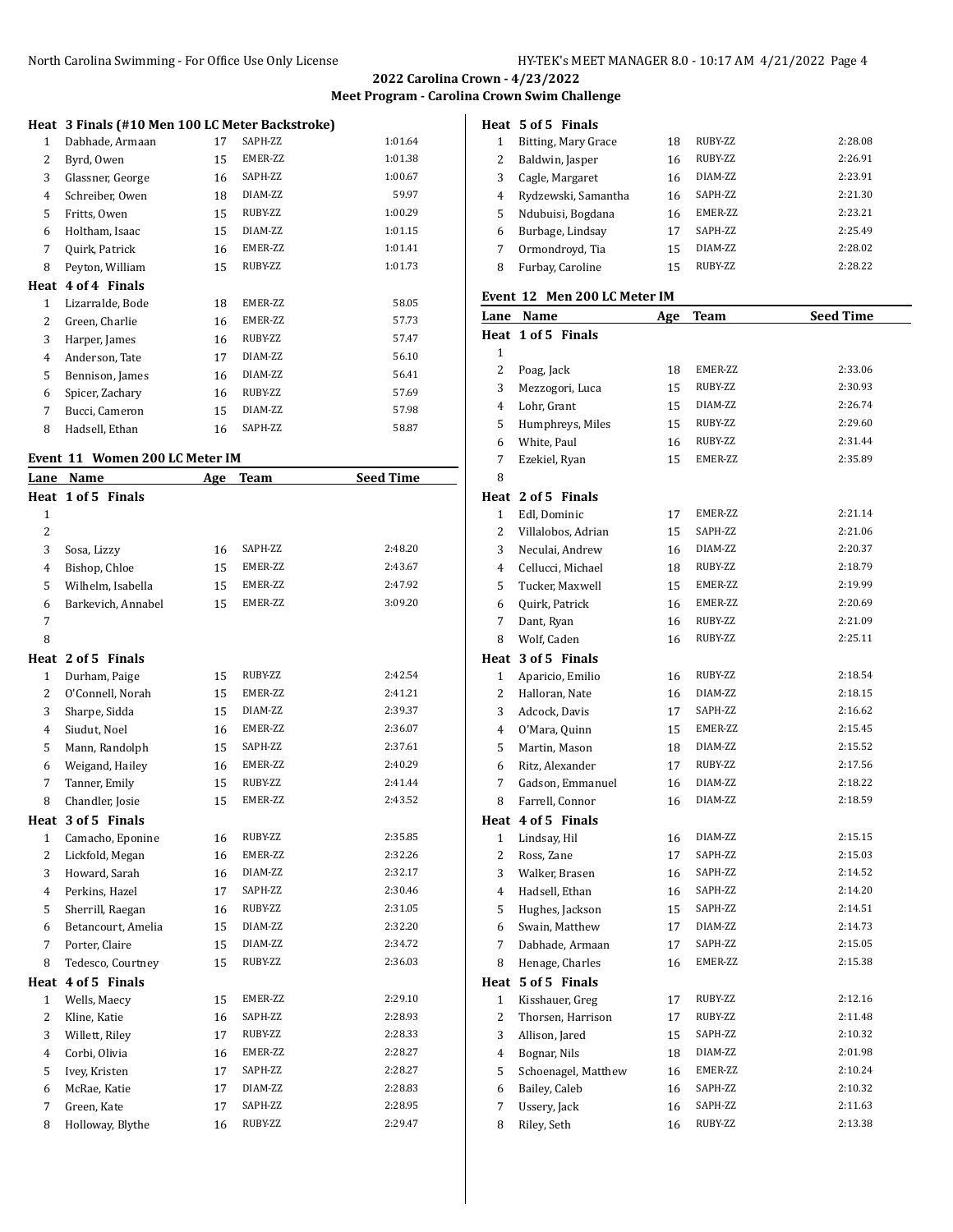# **Meet Program - Carolina Crown Swim Challenge**

**Heat 2 of 6 Finals**

### **Event 13 Women 400 LC Meter Freestyle**

| Lane         | Name                                | Age | Team    | <b>Seed Time</b> |
|--------------|-------------------------------------|-----|---------|------------------|
|              | Heat 1 of 2 Finals                  |     |         |                  |
| 1            |                                     |     |         |                  |
| 2            | Joy, Madison                        | 16  | RUBY-ZZ | 4:48.88          |
| 3            | Turner, Julia                       | 15  | SAPH-ZZ | 4:45.40          |
| 4            | Virkler, Sarah                      | 16  | DIAM-ZZ | 4:36.89          |
| 5            | Gore, Chloe                         | 15  | EMER-ZZ | 4:43.19          |
| 6            | Forbes, Abigail                     | 15  | EMER-ZZ | 4:46.31          |
| 7            |                                     |     |         |                  |
| 8            |                                     |     |         |                  |
|              | Heat 2 of 2 Finals                  |     |         |                  |
| $\mathbf{1}$ | McGovern, Julia                     | 17  | EMER-ZZ | 4:32.25          |
| 2            | Kline, Katie                        | 16  | SAPH-ZZ | 4:30.71          |
| 3            | Thorsen, Virginia                   | 16  | RUBY-ZZ | 4:27.65          |
| 4            | Bognar, Lila                        | 15  | EMER-ZZ | 4:19.63          |
| 5            | Ulicny, Amanda                      | 17  | SAPH-ZZ | 4:23.25          |
| 6            | White, Marisa                       | 16  | RUBY-ZZ | 4:29.61          |
| 7            | Pierce, Camile                      | 17  | DIAM-ZZ | 4:31.11          |
| 8            | Ivey, Kristen                       | 17  | SAPH-ZZ | 4:35.02          |
|              | Event 14 Men 400 LC Meter Freestyle |     |         |                  |

| Lane         | Name                  | Age | <b>Team</b> | <b>Seed Time</b> |
|--------------|-----------------------|-----|-------------|------------------|
|              | Heat 1 of 2 Finals    |     |             |                  |
| $\mathbf{1}$ | Nichols, Cameron      | 16  | RUBY-ZZ     | 4:23.36          |
| 2            | Dollyhigh, Jack       | 16  | EMER-ZZ     | 4:22.39          |
| 3            | Eickhoff, Christopher | 15  | RUBY-ZZ     | 4:17.03          |
| 4            | Prevatte, Jake        | 17  | DIAM-ZZ     | 4:14.95          |
| 5.           | Noble, Cameron        | 17  | SAPH-ZZ     | 4:15.34          |
| 6            | Hill, Alex            | 15  | EMER-ZZ     | 4:20.76          |
| 7            | Glassner, George      | 16  | SAPH-ZZ     | 4:22.78          |
| 8            | Barton, John Burke    | 15  | SAPH-ZZ     | 4:32.69          |
| Heat         | 2 of 2 Finals         |     |             |                  |
| 1            | Shores, Peter         | 17  | DIAM-ZZ     | 4:13.38          |
| 2            | Davidson, Aaron       | 15  | DIAM-ZZ     | 4:11.67          |
| 3            | Nixon, Luke           | 17  | EMER-ZZ     | 4:06.37          |
| 4            | Marsteiner, Matthew   | 16  | DIAM-ZZ     | 3:56.72          |
| 5            | Nye, Owen             | 15  | RUBY-ZZ     | 4:04.88          |
| 6            | Scheiber, Jackson     | 15  | EMER-ZZ     | 4:07.28          |
| 7            | Aleman, Liam          | 16  | SAPH-ZZ     | 4:13.16          |
| 8            | McCarthy, Luke        | 16  | RUBY-ZZ     | 4:13.84          |
|              |                       |     |             |                  |

### **Event 15 Women 50 LC Meter Freestyle**

|   | <b>Lane Name</b>   | Age | <b>Team</b> | <b>Seed Time</b> |
|---|--------------------|-----|-------------|------------------|
|   | Heat 1 of 6 Finals |     |             |                  |
| 1 |                    |     |             |                  |
| 2 |                    |     |             |                  |
| 3 | Palmer, Ayla       | 15  | SAPH-ZZ     | 33.06            |
| 4 | Ihm, Isabella      | 18  | RUBY-ZZ     | 31.33            |
| 5 | Arndts, Gray       | 15  | DIAM-ZZ     | 32.43            |
| 6 |                    |     |             |                  |
|   |                    |     |             |                  |

- 
- 

| $\mathbf{1}$   | Bates, Gabby           | 15 | SAPH-ZZ | 31.02 |
|----------------|------------------------|----|---------|-------|
| $\overline{c}$ | McCoy, Mia             | 15 | RUBY-ZZ | 30.48 |
| 3              | Zollinger, Charlie     | 16 | RUBY-ZZ | 29.60 |
| $\overline{4}$ | Fragile, Julia         | 17 | RUBY-ZZ | 29.10 |
| 5              | Yemec, Mia             | 15 | SAPH-ZZ | 29.60 |
| 6              | Ray, Mallory           | 16 | SAPH-ZZ | 30.17 |
| 7              | Bellerjeau, Schuyler   | 15 | RUBY-ZZ | 30.72 |
| 8              | Drake, Isabelle        | 15 | SAPH-ZZ | 31.24 |
| Heat           | 3 of 6 Finals          |    |         |       |
| 1              | Austin, Whitney        | 15 | RUBY-ZZ | 28.88 |
| $\overline{c}$ | Burnette, Lily         | 15 | DIAM-ZZ | 28.47 |
| 3              | Ramseur, Reece         | 15 | SAPH-ZZ | 28.40 |
| $\overline{4}$ | Schell, Gabrielle      | 15 | DIAM-ZZ | 28.29 |
| 5              | Little, Grace          | 17 | SAPH-ZZ | 28.35 |
| 6              | Marriott, Camilla Anne | 15 | SAPH-ZZ | 28.44 |
| 7              | Flanagan, Emma         | 16 | DIAM-ZZ | 28.74 |
| 8              | Chandler, Josie        | 15 | EMER-ZZ | 28.94 |
| Heat           | 4 of 6 Finals          |    |         |       |
| 1              | Tedesco, Courtney      | 15 | RUBY-ZZ | 28.27 |
| 2              | Pierson, Sarah         | 15 | RUBY-ZZ | 28.16 |
| 3              | Bourn, Brooke          | 15 | SAPH-ZZ | 28.08 |
| $\overline{4}$ | Davis, Alexandra       | 16 | RUBY-ZZ | 28.03 |
| 5              | Ludeman, Alison        | 15 | EMER-ZZ | 28.07 |
| 6              | Hankins, Maggie        | 15 | DIAM-ZZ | 28.11 |
| $\overline{7}$ | Wilhelm, Isabella      | 15 | EMER-ZZ | 28.23 |
| 8              | Krampert, Ella         | 15 | SAPH-ZZ | 28.28 |
| Heat           | 5 of 6 Finals          |    |         |       |
| $\mathbf{1}$   | Grant, Lindsay         | 15 | EMER-ZZ | 27.89 |
| $\overline{2}$ | Bognar, Lila           | 15 | EMER-ZZ | 27.87 |
| 3              | Nugent, Nina           | 17 | DIAM-ZZ | 27.58 |
| $\overline{4}$ | Furbay, Caroline       | 15 | RUBY-ZZ | 27.55 |
| 5              | Bellissimo, Sophia     | 15 | EMER-ZZ | 27.58 |
| 6              | Sherrill, Raegan       | 16 | RUBY-ZZ | 27.76 |
| 7              | Perry, Sophie          | 15 | SAPH-ZZ | 27.87 |
| 8              | Pirone, Luca           | 15 | SAPH-ZZ | 28.00 |
|                | Heat 6 of 6 Finals     |    |         |       |
| $\mathbf{1}$   | Patrick, McKenna       | 16 | DIAM-ZZ | 27.48 |
| $\overline{2}$ | Bogan, Katherine       | 16 | EMER-ZZ | 27.34 |
| 3              | Cagle, Margaret        | 16 | DIAM-ZZ | 27.15 |
| $\overline{4}$ | Ndubuisi, Slawka       | 17 | DIAM-ZZ | 26.54 |
| 5              | Willett, Riley         | 17 | RUBY-ZZ | 27.10 |
| 6              | Ndubuisi, Bogdana      | 16 | EMER-ZZ | 27.17 |
| $\overline{7}$ | Claborn, Alyssa        | 15 | SAPH-ZZ | 27.39 |
| 8              | Connor, Lila           | 15 | DIAM-ZZ | 27.51 |

## **Event 16 Men 50 LC Meter Freestyle**

| Lane | <b>Name</b>        | Age | Team            | <b>Seed Time</b> |
|------|--------------------|-----|-----------------|------------------|
|      | Heat 1 of 6 Finals |     |                 |                  |
| 1    |                    |     |                 |                  |
| 2    | White, Paul        | 16  | RUBY-ZZ         | 28.03            |
| 3    | Leigh, Zane        | 17  | <b>EMER-77.</b> | 27.17            |
| 4    | Scholz, Steven     | 17  | SAPH-ZZ         | 27.01            |
| 5    | Curtis, Ethan      | 15  | <b>EMER-77.</b> | 27.06            |
| 6    | Brunmeier, Shay    | 15  | <b>EMER-77.</b> | 27.37            |
| 7    | Fromdahl, Liam     | 18  | DIAM-ZZ         | 28.57            |
| 8    |                    |     |                 |                  |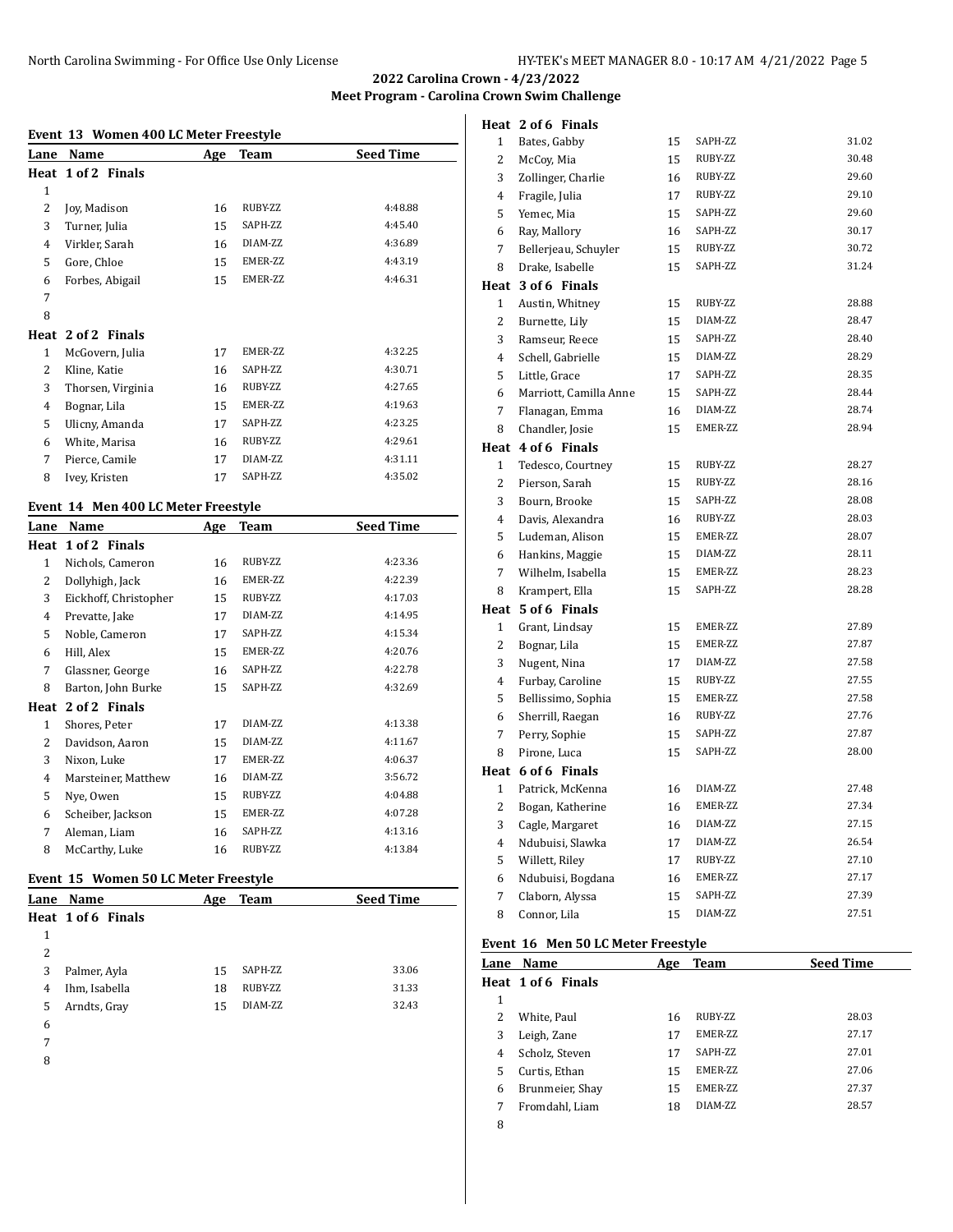**Carolina Crown Swim Challenge** 

**Heat 2 of 3 Finals**

|   |                                               |    |         | 2022 Car              |
|---|-----------------------------------------------|----|---------|-----------------------|
|   |                                               |    |         | <b>Meet Program -</b> |
|   | Heat 2 Finals (#16 Men 50 LC Meter Freestyle) |    |         |                       |
| 1 | Benenhaley, Anthony                           | 15 | DIAM-ZZ | 26.89                 |
| 2 | Witte, George                                 | 15 | RUBY-ZZ | 26.57                 |
| 3 | Deaton, Charles                               | 17 | DIAM-ZZ | 26.47                 |
| 4 | Gust. Conan                                   | 16 | SAPH-ZZ | 26.36                 |
| 5 | Peyton, William                               | 15 | RUBY-ZZ | 26.46                 |
| 6 | Harris, Bennett                               | 15 | DIAM-ZZ | 26.54                 |
| 7 | Harman, Evan                                  | 15 | EMER-ZZ | 26.62                 |
| 8 | George, Caleb                                 | 18 | RUBY-ZZ | 26.90                 |
|   | Heat 3 of 6 Finals                            |    |         |                       |
| 1 | Voelkel, William                              | 15 | DIAM-ZZ | 26.26                 |
| 2 | Smrekar, Christian                            | 17 | EMER-ZZ | 26.21                 |
| 3 | Eldridge, Kayleb                              | 16 | EMER-ZZ | 26.02                 |
| 4 | Blashka, Noah                                 | 15 | RUBY-ZZ | 25.83                 |
| 5 | Humbert, Jack                                 | 15 | EMER-ZZ | 26.01                 |
| 6 | Folding, Ryan                                 | 15 | SAPH-ZZ | 26.15                 |
| 7 | Chow, Nicholas                                | 17 | SAPH-ZZ | 26.23                 |
| 8 | Wiese, Cooper                                 | 15 | SAPH-ZZ | 26.31                 |
|   | Heat 4 of 6 Finals                            |    |         |                       |
| 1 | Lizarralde, Bode                              | 18 | EMER-ZZ | 25.53                 |
| 2 | Caporaso, Nickolas                            | 16 | EMER-ZZ | 25.46                 |
| 3 | Hughes, Jackson                               | 15 | SAPH-ZZ | 25.45                 |
| 4 | Allison, Jared                                | 15 | SAPH-ZZ | 25.21                 |
| 5 | James, Thomas                                 | 15 | DIAM-ZZ | 25.40                 |
| 6 | Macias-Martinez, Jose                         | 18 | SAPH-ZZ | 25.45                 |
| 7 | Edmondson, Josiah                             | 16 | DIAM-ZZ | 25.52                 |
| 8 | Martin, Ben                                   | 15 | SAPH-ZZ | 25.64                 |
|   | Heat 5 of 6 Finals                            |    |         |                       |
| 1 | Lange, Carter                                 | 15 | RUBY-ZZ | 25.10                 |
| 2 | Adcock, Davis                                 | 17 | SAPH-ZZ | 24.82                 |
| 3 | Mrzygod, Bryson                               | 18 | DIAM-ZZ | 24.56                 |
| 4 | Cayer, Connor                                 | 17 | DIAM-ZZ | 24.44                 |
| 5 | Aparicio, Emilio                              | 16 | RUBY-ZZ | 24.49                 |
| 6 | Harper, James                                 | 16 | RUBY-ZZ | 24.75                 |
| 7 | Spicer, Zachary                               | 16 | RUBY-ZZ | 24.85                 |
| 8 | Lindsay, Hil                                  | 16 | DIAM-ZZ | 25.20                 |
|   | Heat 6 of 6 Finals                            |    |         |                       |
| 1 | Zhang, Christopher                            | 16 | EMER-ZZ | 24.35                 |
| 2 | Stachelek, Davis                              | 18 | SAPH-ZZ | 24.34                 |
| 3 | Hurlbert, Cole                                | 17 | SAPH-ZZ | 24.21                 |
| 4 | Setzer, Sean                                  | 16 | SAPH-ZZ | 23.91                 |
| 5 | Bailey, Brett                                 | 16 | EMER-ZZ | 24.09                 |
| 6 | Post, Cian                                    | 16 | EMER-ZZ | 24.30                 |
| 7 | Smith, Zack                                   | 16 | SAPH-ZZ | 24.34                 |

# **Event 17 Women 200 LC Meter Breaststroke**

| Lane | <b>Name</b>        | Age | Team    | <b>Seed Time</b> |
|------|--------------------|-----|---------|------------------|
|      | Heat 1 of 3 Finals |     |         |                  |
| 1    |                    |     |         |                  |
| 2    |                    |     |         |                  |
| 3    | Moore, Laney       | 15  | DIAM-ZZ | 3:01.53          |
| 4    | Atwood, Maria      | 16  | DIAM-ZZ | 2:57.51          |
| 5    | Clements, Aurora   | 15  | RUBY-ZZ | 3:00.22          |
| 6    |                    |     |         |                  |
| 7    |                    |     |         |                  |
|      |                    |     |         |                  |

| e v<br>I |
|----------|
| ×<br>٠   |

| 1            | Shimp-Donahue, Riley                   | 15         | EMER-ZZ | 2:57.28          |
|--------------|----------------------------------------|------------|---------|------------------|
| 2            | Durham, Paige                          | 15         | RUBY-ZZ | 2:51.55          |
| 3            | Weigand, Hailey                        | 16         | EMER-ZZ | 2:47.38          |
| 4            | Lickfold, Megan                        | 16         | EMER-ZZ | 2:47.15          |
| 5            | Stoertz, Halie                         | 16         | SAPH-ZZ | 2:47.19          |
| 6            | Howard, Sarah                          | 16         | DIAM-ZZ | 2:49.74          |
| 7            | Porter, Claire                         | 15         | DIAM-ZZ | 2:54.71          |
| 8            |                                        |            |         |                  |
|              | Heat 3 of 3 Finals                     |            |         |                  |
| $\mathbf{1}$ | Holloway, Blythe                       | 16         | RUBY-ZZ | 2:43.35          |
| 2            | McRae, Katie                           | 17         | DIAM-ZZ | 2:41.92          |
| 3            | Camacho, Eponine                       | 16         | RUBY-ZZ | 2:40.99          |
| 4            | Vanega, Claudia                        | 15         | EMER-ZZ | 2:38.79          |
| 5            | Horn, Caitlin                          | 18         | RUBY-ZZ | 2:39.83          |
| 6            | Burbage, Lindsay                       | 17         | SAPH-ZZ | 2:41.68          |
| 7            | Ivey, Kristen                          | 17         | SAPH-ZZ | 2:42.67          |
| 8            | Perkins, Hazel                         | 17         | SAPH-ZZ | 2:44.57          |
|              | Event 18 Men 200 LC Meter Breaststroke |            |         |                  |
|              |                                        |            |         | <b>Seed Time</b> |
| Lane         | Name<br>Heat 1 of 3 Finals             | <u>Age</u> | Team    |                  |
| 1            |                                        |            |         |                  |
| 2            | Caldwell, Zander                       | 15         | SAPH-ZZ | 2:46.80          |
| 3            | Ezekiel, Ryan                          | 15         | EMER-ZZ | 2:45.67          |
| 4            | Root, Jake                             | 15         | RUBY-ZZ | 2:39.13          |
| 5            | Wolf, Caden                            | 16         | RUBY-ZZ | 2:40.48          |
| 6            | Humphreys, Miles                       | 15         | RUBY-ZZ | 2:46.48          |
| 7            |                                        |            |         |                  |
| 8            |                                        |            |         |                  |
|              | Heat 2 of 3 Finals                     |            |         |                  |
| 1            | Edl, Dominic                           | 17         | EMER-ZZ | 2:33.58          |
| 2            | Weber, Lucas                           | 16         | EMER-ZZ | 2:28.85          |
| 3            | Henage, Charles                        | 16         | EMER-ZZ | 2:28.09          |
| 4            | Riley, Seth                            | 16         | RUBY-ZZ | 2:26.60          |
| 5            | Martin, Mason                          | 18         | DIAM-ZZ | 2:27.88          |
| 6            | Cellucci, Michael                      | 18         | RUBY-ZZ | 2:28.52          |
| 7            | Ritz, Alexander                        | 17         | RUBY-ZZ | 2:32.63          |
| 8            | Benenhaley, Anthony                    | 15         | DIAM-ZZ | 2:34.22          |
| Heat         | 3 of 3 Finals                          |            |         |                  |
| $\mathbf{1}$ | Bailey, Caleb                          | 16         | SAPH-ZZ | 2:25.58          |
| 2            | Schoenagel, Matthew                    | 16         | EMER-ZZ | 2:22.27          |
| 3            | Aleman, Liam                           | 16         | SAPH-ZZ | 2:19.61          |
| 4            | Bognar, Nils                           | 18         | DIAM-ZZ | 2:15.35          |
| 5            | Walker, Brasen                         | 16         | SAPH-ZZ | 2:16.33          |
| 6            |                                        |            |         |                  |
|              | Gadson, Emmanuel                       | 16         | DIAM-ZZ | 2:21.75          |
| 7            | Kisshauer, Greg                        | 17         | RUBY-ZZ | 2:23.86          |

Swain, Matthew 17 DIAM-ZZ 2:25.68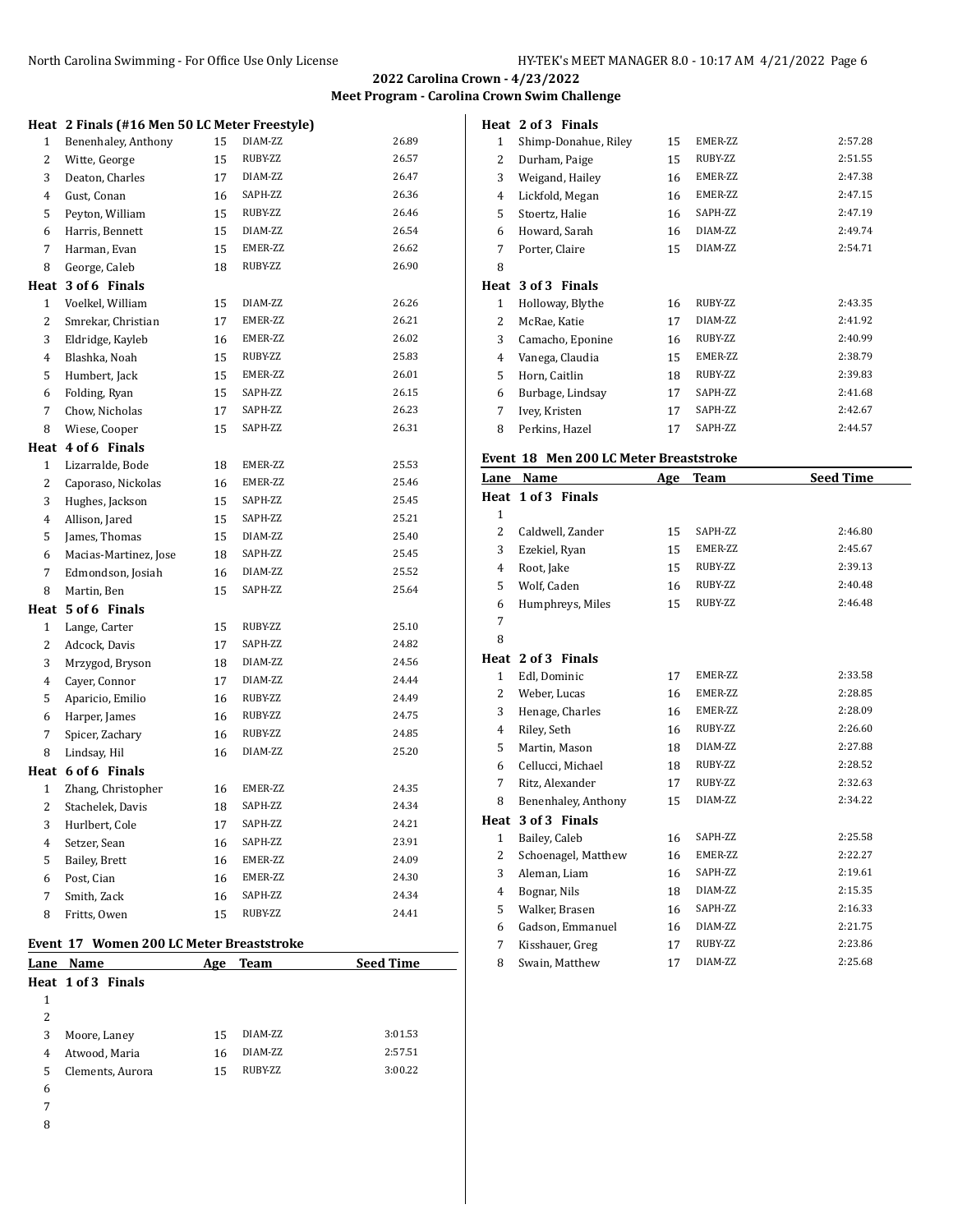**Event 20 Men 100 LC Meter Butterfly**

# **2022 Carolina Crown - 4/23/2022 Meet Program - Carolina Crown Swim Challenge**

#### **Event 19 Women 100 LC Meter Butterfly**

|                | Event 19 Women 100 LC Meter Butterfly |     |         |                  |
|----------------|---------------------------------------|-----|---------|------------------|
| Lane           | Name                                  | Age | Team    | <b>Seed Time</b> |
|                | Heat 1 of 5 Finals                    |     |         |                  |
| 1              |                                       |     |         |                  |
| 2              |                                       |     |         |                  |
| 3              | Pendergraph, Myra                     | 15  | DIAM-ZZ | 1:13.57          |
| 4              | Bishop, Chloe                         | 15  | EMER-ZZ | 1:12.11          |
| 5              | Teague, Estelle                       | 15  | EMER-ZZ | 1:12.98          |
| 6              |                                       |     |         |                  |
| 7              |                                       |     |         |                  |
| 8              |                                       |     |         |                  |
|                | Heat 2 of 5 Finals                    |     |         |                  |
| 1              |                                       |     |         |                  |
| 2              | Weston, Elizabeth                     | 15  | DIAM-ZZ | 1:10.91          |
| 3              | Stoertz, Halie                        | 16  | SAPH-ZZ | 1:09.31          |
| 4              | Forbes, Abigail                       | 15  | EMER-ZZ | 1:08.75          |
| 5              | Sharpe, Sidda                         | 15  | DIAM-ZZ | 1:09.02          |
| 6              | Siudut, Noel                          | 16  | EMER-ZZ | 1:10.85          |
| 7              | Bellerjeau, Schuyler                  | 15  | RUBY-ZZ | 1:11.35          |
| 8              |                                       |     |         |                  |
|                | Heat 3 of 5 Finals                    |     |         |                  |
| 1              | Austin, Whitney                       | 15  | RUBY-ZZ | 1:08.50          |
| $\overline{2}$ | Fragile, Julia                        | 17  | RUBY-ZZ | 1:08.32          |
| 3              | Chandler, Josie                       | 15  | EMER-ZZ | 1:07.42          |
| 4              | Ramseur, Reece                        | 15  | SAPH-ZZ | 1:07.05          |
| 5              | Zollinger, Charlie                    | 16  | RUBY-ZZ | 1:07.22          |
| 6              | Marriott, Camilla Anne                | 15  | SAPH-ZZ | 1:07.69          |
| 7              | Bujoreanu, Sophia                     | 15  | EMER-ZZ | 1:08.38          |
| 8              | Mann, Randolph                        | 15  | SAPH-ZZ | 1:08.68          |
|                | Heat 4 of 5 Finals                    |     |         |                  |
| 1              | Ormondroyd, Tia                       | 15  | DIAM-ZZ | 1:06.66          |
| 2              | Yemec, Hannah                         | 17  | EMER-ZZ | 1:06.13          |
| 3              | Teague, Helena                        | 16  | DIAM-ZZ | 1:05.50          |
| 4              | Wells, Maecy                          | 15  | EMER-ZZ | 1:05.34          |
| 5              | Claborn, Alyssa                       | 15  | SAPH-ZZ | 1:05.46          |
| 6              | Riga, Mackenzie                       | 17  | RUBY-ZZ | 1:05.92          |
| 7              | Viney, Gardner                        | 17  | DIAM-ZZ | 1:06.47          |
| 8              | Betancourt, Amelia                    | 15  | DIAM-ZZ | 1:06.80          |
|                | Heat 5 of 5 Finals                    |     |         |                  |
| 1              | Bush, Savanna                         | 16  | RUBY-ZZ | 1:05.11          |
| 2              | Baldwin, Jasper                       | 16  | RUBY-ZZ | 1:04.83          |
| 3              | White, Marisa                         | 16  | RUBY-ZZ | 1:04.01          |
| 4              | Shanahan, Mary                        | 15  | EMER-ZZ | 1:02.03          |
| 5              | Patterson, Lauren                     | 16  | SAPH-ZZ | 1:02.71          |
| 6              | Wu, Julian                            | 16  | DIAM-ZZ | 1:04.82          |
| 7              | McGovern, Julia                       | 17  | EMER-ZZ | 1:04.86          |
| 8              | Norton, Caroline                      | 15  | EMER-ZZ | 1:05.12          |

| Lane           | <b>Name</b>        | Age | <b>Team</b> | <b>Seed Time</b> |
|----------------|--------------------|-----|-------------|------------------|
|                | Heat 1 of 5 Finals |     |             |                  |
| $\mathbf{1}$   |                    |     |             |                  |
| $\overline{c}$ | Poag, Jack         | 18  | EMER-ZZ     | 1:07.77          |
| 3              | Winston, Jackson   | 15  | DIAM-ZZ     | 1:05.93          |
| $\overline{4}$ | Lange, Carter      | 15  | RUBY-ZZ     | 1:03.95          |
| 5              | Forsey, Chris      | 18  | SAPH-ZZ     | 1:04.78          |
| 6              | Mezzogori, Luca    | 15  | RUBY-ZZ     | 1:07.18          |
| 7              | Caldwell, Zander   | 15  | SAPH-ZZ     | 1:08.77          |
| 8              |                    |     |             |                  |
|                | Heat 2 of 5 Finals |     |             |                  |
| 1              | Rosenbloom, Josh   | 17  | EMER-ZZ     | 1:03.82          |
| $\overline{c}$ | Halloran, Nate     | 16  | DIAM-ZZ     | 1:03.70          |
| 3              | Barton, John Burke | 15  | SAPH-ZZ     | 1:03.15          |
| 4              | Chow, Nicholas     | 17  | SAPH-ZZ     | 1:02.60          |
| 5              | Neculai, Andrew    | 16  | DIAM-ZZ     | 1:02.67          |
| 6              | Lohr, Grant        | 15  | DIAM-ZZ     | 1:03.17          |
| 7              | Nichols, Cameron   | 16  | RUBY-ZZ     | 1:03.77          |
| 8              | Curtis, Ethan      | 15  | EMER-ZZ     | 1:03.92          |
|                | Heat 3 of 5 Finals |     |             |                  |
| 1              | Edmondson, Josiah  | 16  | DIAM-ZZ     | 1:02.30          |
| 2              | Martin, Ben        | 15  | SAPH-ZZ     | 1:01.78          |
| 3              | Schreiber, Owen    | 18  | DIAM-ZZ     | 1:01.06          |
| $\overline{4}$ | Holtham, Isaac     | 15  | DIAM-ZZ     | 1:00.95          |
| 5              | Dabhade, Armaan    | 17  | SAPH-ZZ     | 1:01.01          |
| 6              | Dollyhigh, Jack    | 16  | EMER-ZZ     | 1:01.76          |
| 7              | Dant, Ryan         | 16  | RUBY-ZZ     | 1:02.17          |
| 8              | Tucker, Maxwell    | 15  | EMER-ZZ     | 1:02.59          |
|                | Heat 4 of 5 Finals |     |             |                  |
| $\mathbf{1}$   | Caporaso, Nickolas | 16  | EMER-ZZ     | 1:00.32          |
| $\overline{c}$ | Mrzygod, Bryson    | 18  | DIAM-ZZ     | 59.90            |
| 3              | Hurlbert, Cole     | 17  | SAPH-ZZ     | 59.12            |
| 4              | Eldridge, Kayleb   | 16  | EMER-ZZ     | 58.87            |
| 5              | Lizarralde, Bode   | 18  | EMER-ZZ     | 59.00            |
| 6              | Cayer, Connor      | 17  | DIAM-ZZ     | 59.37            |
| 7              | Hawkes, Carter     | 18  | SAPH-ZZ     | 1:00.20          |
| 8              | Council, Devin     | 16  | EMER-ZZ     | 1:00.75          |
|                | Heat 5 of 5 Finals |     |             |                  |
| 1              | Humbert, Jack      | 15  | EMER-ZZ     | 58.68            |

2 Allison, Jared 15 SAPH-ZZ 57.56<br>3 Hohm, Nathaniel 15 RUBY-ZZ 57.32 Hohm, Nathaniel 15 RUBY-ZZ 57.32 Marsteiner, Matthew 16 DIAM-ZZ 56.02 Clark, Joseph 17 RUBY-ZZ 56.88 Spinner, Wiley 16 RUBY-ZZ 57.49 Smith, Zack 16 SAPH-ZZ 57.82 8 Peterson, Caleb 16 RUBY-ZZ 58.78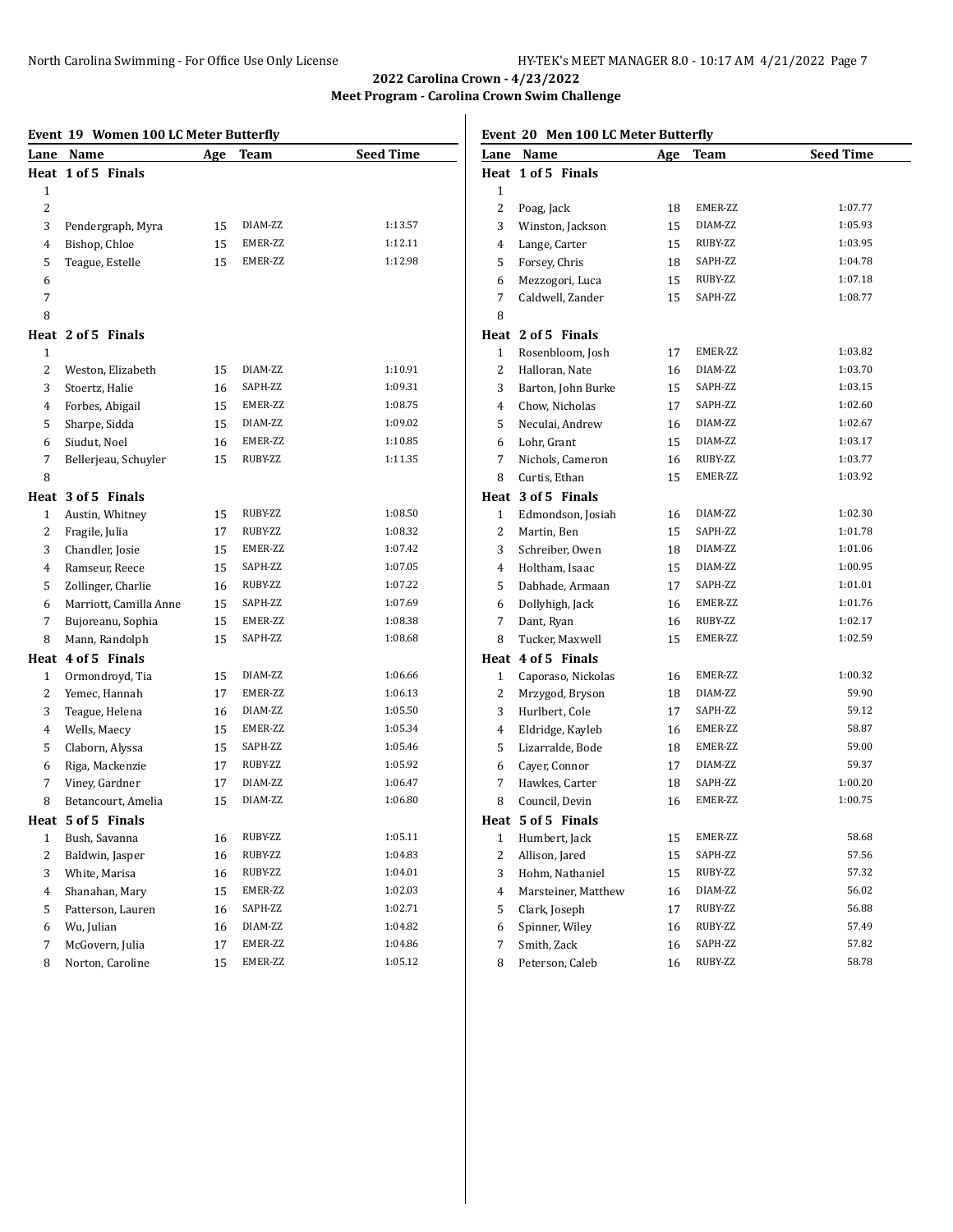**Meet Program - Carolina Crown Swim Challenge**

### **Event 21 Women 200 LC Meter Backstroke**

| Name<br>Lane          | Age | <b>Team</b> | <b>Seed Time</b> |
|-----------------------|-----|-------------|------------------|
| 1 of 3 Finals<br>Heat |     |             |                  |
|                       |     |             |                  |
| Shimp-Donahue, Riley  | 15  | EMER-ZZ     | 2:39.53          |
| Sosa, Lizzy           | 16  | SAPH-ZZ     | 2:30.41          |
| Buss, Kayle           | 17  | DIAM-ZZ     | 2:28.96          |
| Turner, Julia         | 15  | SAPH-ZZ     | 2:29.61          |
| McCoy, Mia            | 15  | RUBY-ZZ     | 2:33.56          |
|                       |     |             |                  |
|                       |     |             |                  |
| Heat 2 of 3 Finals    |     |             |                  |
| Tedesco, Courtney     | 15  | RUBY-ZZ     | 2:28.26          |
| Fender, Lillian       | 15  | SAPH-ZZ     | 2:27.82          |
| Schell, Gabrielle     | 15  | DIAM-ZZ     | 2:27.24          |
| Bujoreanu, Sophia     | 15  | EMER-ZZ     | 2:26.68          |
| Green, Kate           | 17  | SAPH-ZZ     | 2:27.17          |
| Davis, Alexandra      | 16  | RUBY-ZZ     | 2:27.58          |
| Arndts, Gray          | 15  | DIAM-ZZ     | 2:28.17          |
| Ndubuisi, Slawka      | 17  | DIAM-ZZ     | 2:28.68          |
| Heat 3 of 3 Finals    |     |             |                  |
| Perry, Sophie         | 15  | SAPH-ZZ     | 2:24.91          |
| Connor, Lila          | 15  | DIAM-ZZ     | 2:22.28          |
| Ndubuisi, Bogdana     | 16  | EMER-ZZ     | 2:21.15          |
| Rydzewski, Samantha   | 16  | SAPH-ZZ     | 2:14.03          |
| Hull, Aubrey          | 16  | RUBY-ZZ     | 2:16.69          |
| Repella, Allison      | 16  | RUBY-ZZ     | 2:22.07          |
| <b>Jov, Madison</b>   | 16  | RUBY-ZZ     | 2:23.85          |
| Perdue, Katherine     | 15  | DIAM-ZZ     | 2:26.11          |
|                       |     |             |                  |

## **Event 22 Men 200 LC Meter Backstroke**

| Lane | Name                  | Age | <b>Team</b> | <b>Seed Time</b> |
|------|-----------------------|-----|-------------|------------------|
| Heat | 1 of 3 Finals         |     |             |                  |
| 1    | Brunmeier, Shay       | 15  | EMER-ZZ     | 2:31.74          |
| 2    | Gladwell, Thomas      | 18  | DIAM-ZZ     | 2:21.03          |
| 3    | Leigh, Zane           | 17  | EMER-ZZ     | 2:19.20          |
| 4    | Farrell, Connor       | 16  | DIAM-ZZ     | 2:16.34          |
| 5    | Hill, Alex            | 15  | EMER-ZZ     | 2:17.32          |
| 6    | Scholz, Steven        | 17  | SAPH-ZZ     | 2:19.91          |
| 7    | O'Connor, Kyle        | 15  | SAPH-ZZ     | 2:21.20          |
| 8    |                       |     |             |                  |
|      | Heat 2 of 3 Finals    |     |             |                  |
| 1    | Ussery, Jack          | 16  | SAPH-ZZ     | 2:15.20          |
| 2    | Rosenbloom, Josh      | 17  | EMER-ZZ     | 2:14.09          |
| 3    | Glassner, George      | 16  | SAPH-ZZ     | 2:12.24          |
| 4    | Eickhoff, Christopher | 15  | RUBY-ZZ     | 2:11.04          |
| 5    | Byrd, Owen            | 15  | EMER-ZZ     | 2:11.38          |
| 6    | Thorsen, Harrison     | 17  | RUBY-ZZ     | 2:13.31          |
| 7    | Quirk, Patrick        | 16  | EMER-ZZ     | 2:14.22          |
| 8    | Peyton, William       | 15  | RUBY-ZZ     | 2:15.46          |

|   | Heat 3 of 3 Finals |    |                 |         |
|---|--------------------|----|-----------------|---------|
|   | Spicer, Zachary    | 16 | RUBY-ZZ         | 2:06.70 |
| 2 | Hadsell, Ethan     | 16 | SAPH-ZZ         | 2:04.60 |
| 3 | Anderson, Tate     | 17 | DIAM-7.7.       | 2:03.10 |
| 4 | Bognar, Nils       | 18 | DIAM-7.7.       | 1:58.99 |
| 5 | Bennison, James    | 16 | DIAM-7.7.       | 2:01.62 |
| 6 | Green, Charlie     | 16 | <b>EMER-77.</b> | 2:03.83 |
| 7 | Harper, James      | 16 | RUBY-ZZ         | 2:06.53 |
| 8 | Adcock. Davis      | 17 | <b>SAPH-77.</b> | 2:10.11 |

#### **Event 23 Women 100 LC Meter Freestyle**

|                         | Lane Name              | <u>Age</u> | <b>Team</b> | <b>Seed Time</b> |
|-------------------------|------------------------|------------|-------------|------------------|
|                         | Heat 1 of 7 Finals     |            |             |                  |
| 1                       | Atwood, Maria          | 16         | DIAM-ZZ     | 1:11.23          |
| 2                       | Pendergraph, Myra      | 15         | DIAM-ZZ     | 1:09.61          |
| 3                       | Barkevich, Annabel     | 15         | EMER-ZZ     | 1:07.91          |
| 4                       | Bates, Gabby           | 15         | SAPH-ZZ     | 1:07.48          |
| 5                       | Drake, Isabelle        | 15         | SAPH-ZZ     | 1:07.56          |
| 6                       | Prud'homme, Dora       | 16         | SAPH-ZZ     | 1:08.11          |
| 7                       | Palmer, Ayla           | 15         | SAPH-ZZ     | 1:10.51          |
| 8                       |                        |            |             |                  |
|                         | Heat 2 of 7 Finals     |            |             |                  |
| $\mathbf{1}$            | Mann, Randolph         | 15         | SAPH-ZZ     | 1:06.48          |
| 2                       | Bellerjeau, Schuyler   | 15         | RUBY-ZZ     | 1:06.18          |
| 3                       | Yemec, Mia             | 15         | SAPH-ZZ     | 1:05.50          |
| 4                       | Ray, Mallory           | 16         | SAPH-ZZ     | 1:04.35          |
| 5                       | McRae, Katie           | 17         | DIAM-ZZ     | 1:05.00          |
| 6                       | Clements, Aurora       | 15         | RUBY-ZZ     | 1:05.60          |
| 7                       | Weston, Elizabeth      | 15         | DIAM-ZZ     | 1:06.29          |
| 8                       | Ihm, Isabella          | 18         | RUBY-ZZ     | 1:07.48          |
|                         | Heat 3 of 7 Finals     |            |             |                  |
| $\mathbf{1}$            | Fender, Lillian        | 15         | SAPH-ZZ     | 1:04.07          |
| 2                       | Riga, Mackenzie        | 17         | RUBY-ZZ     | 1:04.00          |
| 3                       | Tanner, Emily          | 15         | RUBY-ZZ     | 1:03.81          |
| 4                       | O'Connell, Norah       | 15         | EMER-ZZ     | 1:03.29          |
| 5                       | Pierson, Sarah         | 15         | RUBY-ZZ     | 1:03.46          |
| 6                       | Vanega, Claudia        | 15         | EMER-ZZ     | 1:03.97          |
| 7                       | Wu, Julian             | 16         | DIAM-ZZ     | 1:04.07          |
| 8                       | Gore, Chloe            | 15         | EMER-ZZ     | 1:04.29          |
|                         | Heat 4 of 7 Finals     |            |             |                  |
| 1                       | Burnette, Lily         | 15         | DIAM-ZZ     | 1:02.85          |
| 2                       | Marriott, Camilla Anne | 15         | SAPH-ZZ     | 1:02.09          |
| 3                       | Ramseur, Reece         | 15         | SAPH-ZZ     | 1:01.83          |
| 4                       | Wilhelm, Isabella      | 15         | EMER-ZZ     | 1:01.64          |
| 5                       | Corbi, Ava             | 15         | DIAM-ZZ     | 1:01.77          |
| 6                       | Virkler, Sarah         | 16         | DIAM-ZZ     | 1:02.02          |
| 7                       | Flanagan, Emma         | 16         | DIAM-ZZ     | 1:02.68          |
| 8                       | Ludeman, Alison        | 15         | EMER-ZZ     | 1:02.89          |
|                         | Heat 5 of 7 Finals     |            |             |                  |
| 1                       | Bourn, Brooke          | 15         | SAPH-ZZ     | 1:01.14          |
| 2                       | Pierce, Camile         | 17         | DIAM-ZZ     | 1:00.96          |
| 3                       | Corbi, Olivia          | 16         | EMER-ZZ     | 1:00.83          |
| $\overline{\mathbf{4}}$ | Norton, Caroline       | 15         | EMER-ZZ     | 1:00.77          |
| 5                       | Wells, Maecy           | 15         | EMER-ZZ     | 1:00.79          |
| 6                       | Martin, Sydney         | 16         | EMER-ZZ     | 1:00.92          |
| 7                       | Grant, Lindsay         | 15         | EMER-ZZ     | 1:01.07          |
| 8                       | Yemec, Hannah          | 17         | EMER-ZZ     | 1:01.49          |